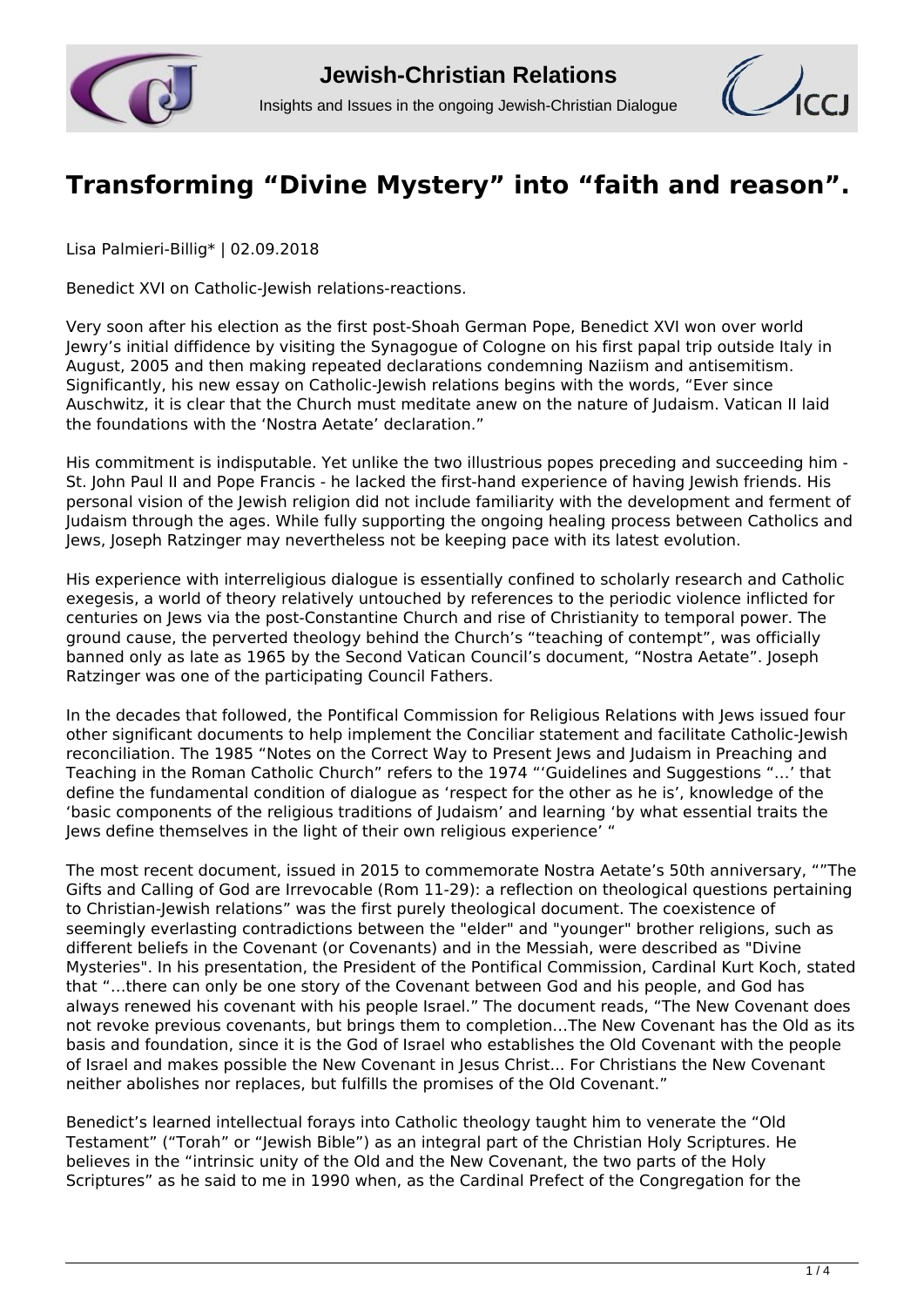Doctrine of the Faith, he granted me his first interview on Catholic-Jewish relations, "Jews and Judaism in the Universal Catechism" published simultaneously in Italian and English by "Studi Cattolici" and "Midstream". He said, "We can read the New Testament only together with what preceded it, otherwise, we would completely fail to understand it."

An acceptance of the unity of the Old and the New in one developing Covenant is clearly reflected in the 2015 document, which was not to be considered an "official document of the Magisterium" but rather as a "study" paper meant to inspire further reflection. Pope Emeritus Benedict XVI took up the challenge and decided to delve deeper into the theological issues that seemed to him needy of further clarification.

Since his voluntary retirement in 2013, Benedict XVI has devoted much of his time meditating and writing. His new, 20 page essay is a solitary reflection on "Grace and Calling without Repentance" – regarding the "Decree on the Jews", as "Nostra Aetate'"s first version was called. He concentrates basically on two theses of the 1965 and 2015 documents. 1) "Israel has not been replaced by the Church", and 2) "the Covenant (with the Jewish People) has never been revoked". He states that both are "basically correct but require further critical evaluation." A third thesis on which Pope Ratzinger focuses is the theological meaning of "the Promised Land."

While received by Cardinal Koch as an essay for internal Catholic reflection only, the Cardinal convinced Ratzinger of the need for its publication. It thus appeared in early July in the German Catholic Review, "Communio" (co-founded by Joseph Ratzinger himself). To this date a translation has not yet circulated.

Initial reactions were limited to fellow German speaking theologians, Jewish leaders, and scholars of the Catholic-Jewish dialogue. They express concern for its potential to stir up controversy and send the dialogue backwards. According to "The Tablet", the "Coordinating Council of the 80-plus Societies for Christian-Jewish Cooperation in Germany" demands "immediate clarifying talks" regarding the Pope Emeritus's "relativized" statements on "the rejection of the replacement theory" and the "never-revoked covenant".

The Provincial of the Swiss Jesuits, Christian Rutishauser, wrote an article for the "Neue Zùrcher Zeitung" entitled "There is No Way around Christ: Benedict XVI reaffirms his stance: The Jews are God's people, but the truth lies in Christianity."

A more benevolent but thoughtful response comes from Austria's Chief Rabbi, Arie Folger. Recognizing that the text was meant primarily for internal use of the Church, he finds it "understandable" that Benedict seeks to make its theses compatible with the Christian magisterium.

He does however accuse the Pope Emeritus of an "a-historical revisionism that ignores the real suffering inflicted over centuries by the Doctrine of 'Verus Israel' (Substitution theology)." … "Despite all Ratzinger's efforts", he says, "his portrayal of Judaism still resembles that of the sculpture on top of the Strasbourg Cathedral where Judaism is represented as a poor blindfolded woman."

Yet Cardinal Koch, in his Introduction to the essay, suggested that Ratzinger's "theological reflections should be incorporated into the future dialogue between the Church and Israel", that they are "an important response to the invitation of the Vatican Commission to enter into deeper theological dialogue" and will be an "enrichment".

Christian Ruttishauser conjectures that Koch's motivation "may have been a concern to defend the claim of Christ's universal salvation in the face of relativism…"-- an unnecessary concern, Ruttishauser holds, "since the Vatican document of 2015 already rejected Judaism and Christianity as parallel paths of salvation."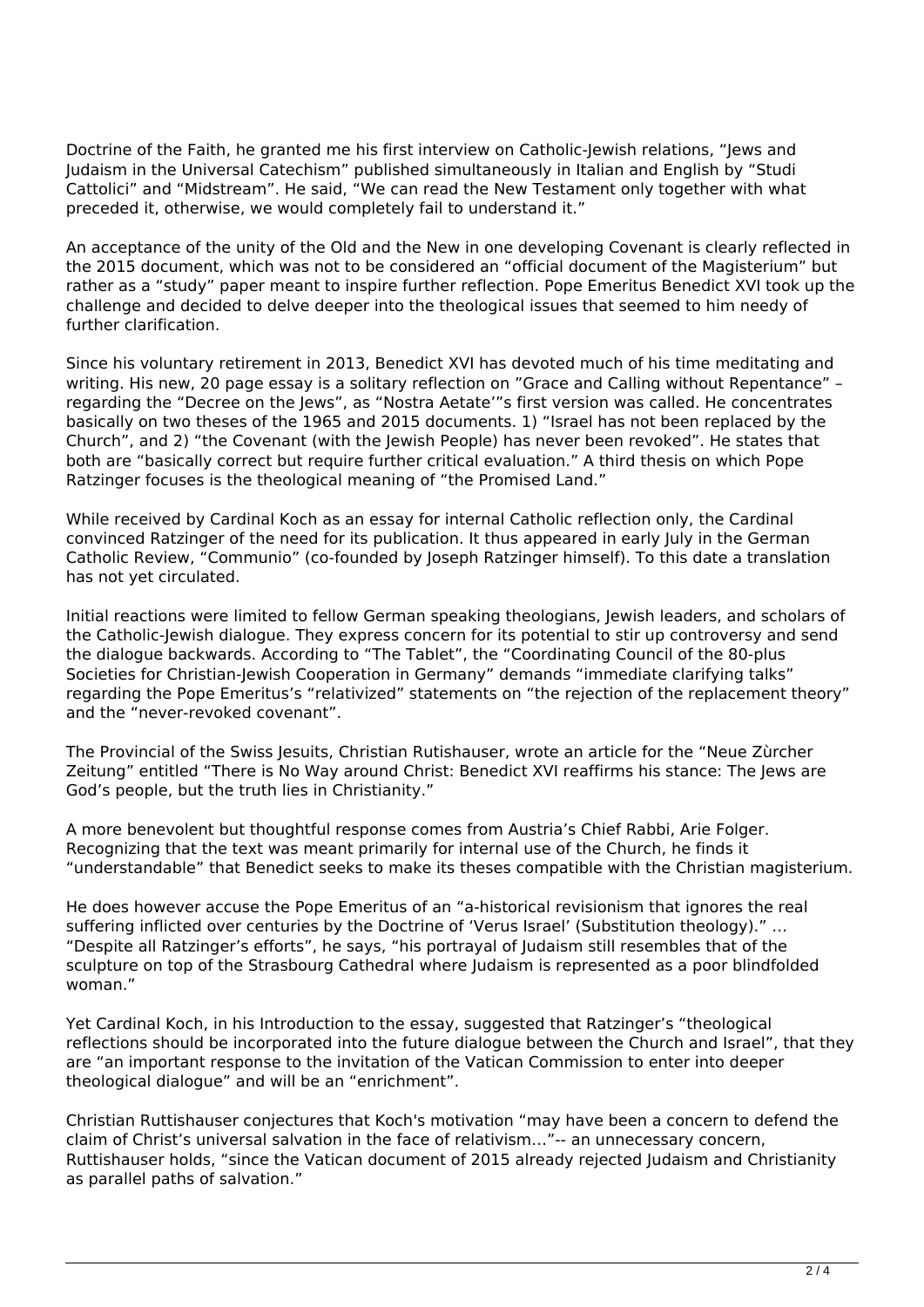One might add that according to Jewish religious teaching, not mentioned by Ratzinger, salvation is open to all the world's people who live according to the moral code of the seven Noahide Commandments.

Benedict XVIth's "clarifications" regarding replacement or "supercessionist" theology and "the Covenant", are precise. "Replacement theory", he states quite simply, "never existed."

Ratzinger's new essay elaborates on the solution of continuity and progression between the two religions (which is obvious for Christians but problematic of course for Jews). Going further, by proposing it as a platform for future Catholic-Jewish dialogue, the document risks creating misunderstandings.

An exemplary case might be Ratzinger's reference to Luke's account of Jesus's conversation with two young people on the road to Emmaus. He writes, "This text describes the development of the Christian faith in the first and second century and therewith a path that must always be sought and trodden anew. It therefore also describes the basis for conversation between Jews and Christians, as it should take place today and unfortunately has been glimpsed only in rare instances."

Another example of Joseph Ratzinger's pervasively Christological approach to the Old Testament is expressed in his tracing the evolution of the Psalms as authored by David to the Christian belief that their author is Jesus. He states, "The original historical meaning of the text is thus not abolished but must be transcended."

The Jewish partner, especially Jewish Orthodoxy, cannot but help recalling the long, painful history of medieval theological "disputations" imposed by the Church, whose predetermined outcome was always the defeat of the Jewish partner and triumph of the Christian, often accompanied by burnings of the Talmud and violence against Jewish communities.

In Ratzinger's theological vision the Hebrew Bible seems to acquire its true interpretative value only via the Advent of Christ. He appears to pay little heed to the instructions of the Pontifical Commission to learn "by what essential traits the Jews define themselves in the light of their own religious experience". He does not seem to recall the multi-level Hebrew rabbinic Talmudic discussions and interpretations, not to speak of the vitality and diversity expressed within today's Jewish religiosity.

Pope Emeritus Benedict XVith's hopes or expectations of expanding the openness on the part of Jews to engage anew in such historically sensitive theological discourse seem problematic where the unspoken Christian aim remains that of "convincing" Jews of the Christian faith, and thus once more, engaging, however discretely, in the missionary activity that was decried in all recent official Vatican documents. The document might trigger an adverse response on the part of Orthodox Jewish leaders who only last year finally overcame their wariness of dialogue with the Church and presented Pope Francis with a unified document ("Between Jerusalem and Rome") foreseeing closer relations in a common commitment to working together for a better world.

In his detailed clarification of the "Substitution theory", Benedict first lists the minor substitutions that simply characterized the "parting of the ways" of the two fraternal religions in the first centuries. He states for example that "the Eucharist replaced the Temple cult's sacrifice of animals" (but, one might add, that Judaism too replaced animal sacrifices - with penitence and fasting…) . The Sabbath, observed by Jews on Saturdays, later became the Christian Sunday - a day of prayer and rest. Circumcision, dietary laws, instructions related to cleanliness were also transformed.

An important affirmation of unity between the two religions is Ratzinger's statement that regarding the legal and moral instructions of the Torah, "there is absolutely no substitution for the moral law. Even if interpretations may vary, the moral instructions in the Old and New Covenents are actually